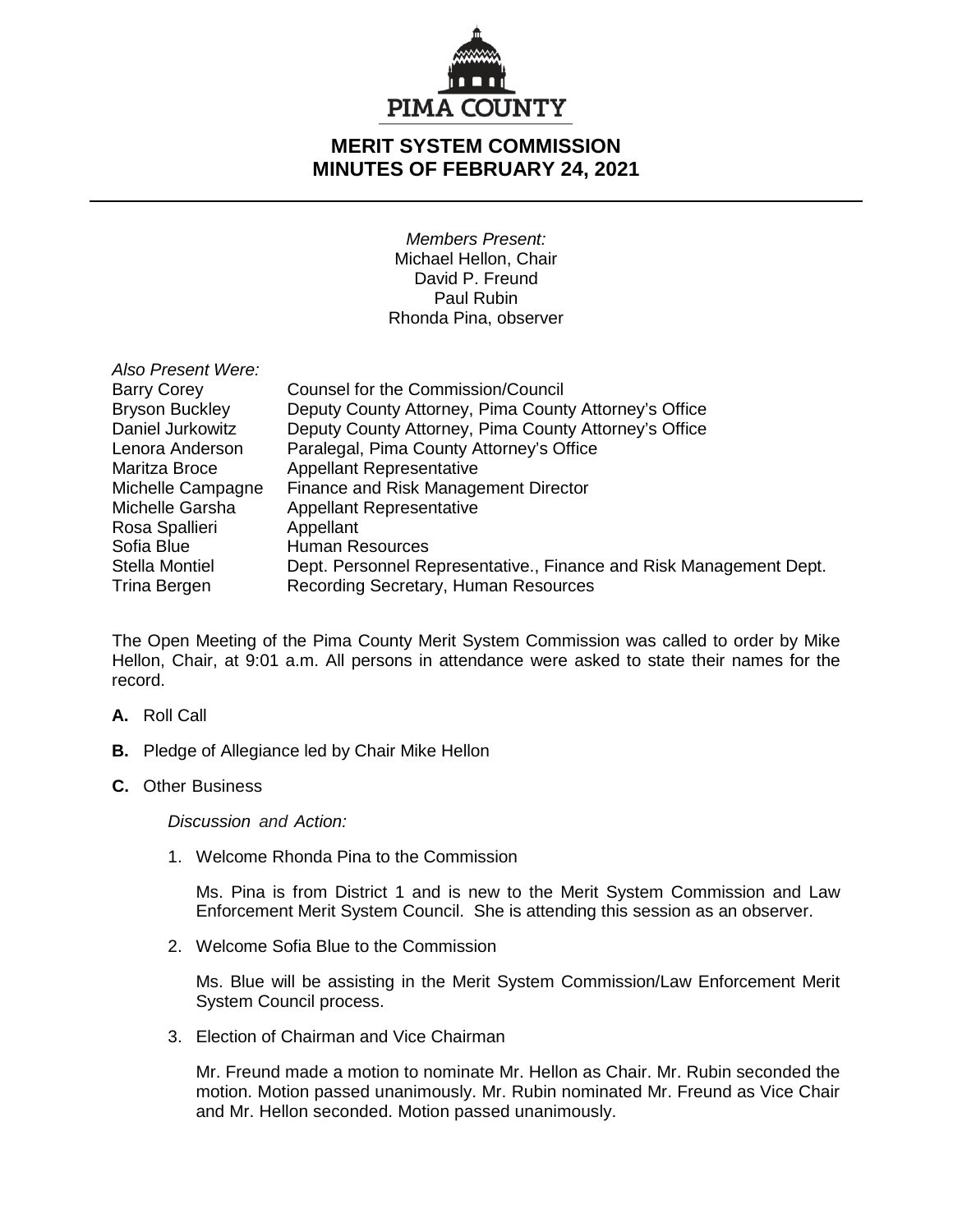## **D.** New Items

Mr. Rubin mentioned an email sent by Ms. Bohland. She clarified the email was a courtesy to the Commissioners. It pertained to changes in the Bereavement policy and was sent to several people for their review and edits before it goes to the Board of Supervisors on March 16, 2021. Changes to the policy were:

- Changed from days to hours because several people have 10 to 12 hour shifts.
- People can use sick leave when additional bereavement time is needed.

(At this time the Commission went off the record while waiting for the 9:30 a.m. hearing to begin)

**E.** Appeal Hearing

*Discussion and Action:*

Rosa Spallieri v. Pima County Finance and Risk Management (Dismissal Appeal)

The Commission reconvened at 9:30 a.m. and Mr. Corey advised roll call needed to be called again.

**FOR THE RECORD:** Mr. Hellon stated the panel for this hearing is Commissioner Freund, Commissioner Rubin and Commissioner Hellon. All persons in attendance were asked to state their name.

Mr. Jurkowitz stated he has a couple of preliminary matters:

- If the hearing should go to Friday, he requested an extended lunch time. He is teaching a class over the lunch time.
- During the pre-hearing conference Witnesses and Exhibit lists were exchanged. The appellant had no objections to the Respondent Exhibits. Mr. Jurkowitz had a number of objections to the Appellant's Exhibits. Ms. Spallieri would like to contest past disciplinary actions that are not within the jurisdiction of the Commission. She received documented verbal counseling. She received a Letter of Reprimand. He stated none of those things are reviewable by the Commission. They are admitting those matters for progressive discipline purposes but the review of those is not in the purview of the Commission.

Mr. Hellon stated the relevance of the prior discipline exists only to the extent that it might show progressive discipline. Anything involving the specifics whether it is right or wrong is immaterial.

Mr. Hellon, Chair, read the opening statement into the record and asked if either party wished to invoke the Rule of Privilege. The Rule of Privilege was invoked by Maritza Broce, Representative for the Appellant.

Respondent's and Appellant's Witnesses: Michelle Campagne, Director of Pima County Finance and Risk Management, and Rosa Spallieri, appellant were sworn in by Counsel Barry Corey, Counsel to the Commission and provided testimony in this hearing. Cathy Bohland, Director of Pima County Human Resources, was sworn in as a witness, but did not provide testimony.

Respondent's Witness: Stella Montiel, Pima County Department of Finance and Risk Management, Department Personnel Representative was sworn in by Counsel Barry Corey, Counsel to the Commission and provided testimony in this hearing.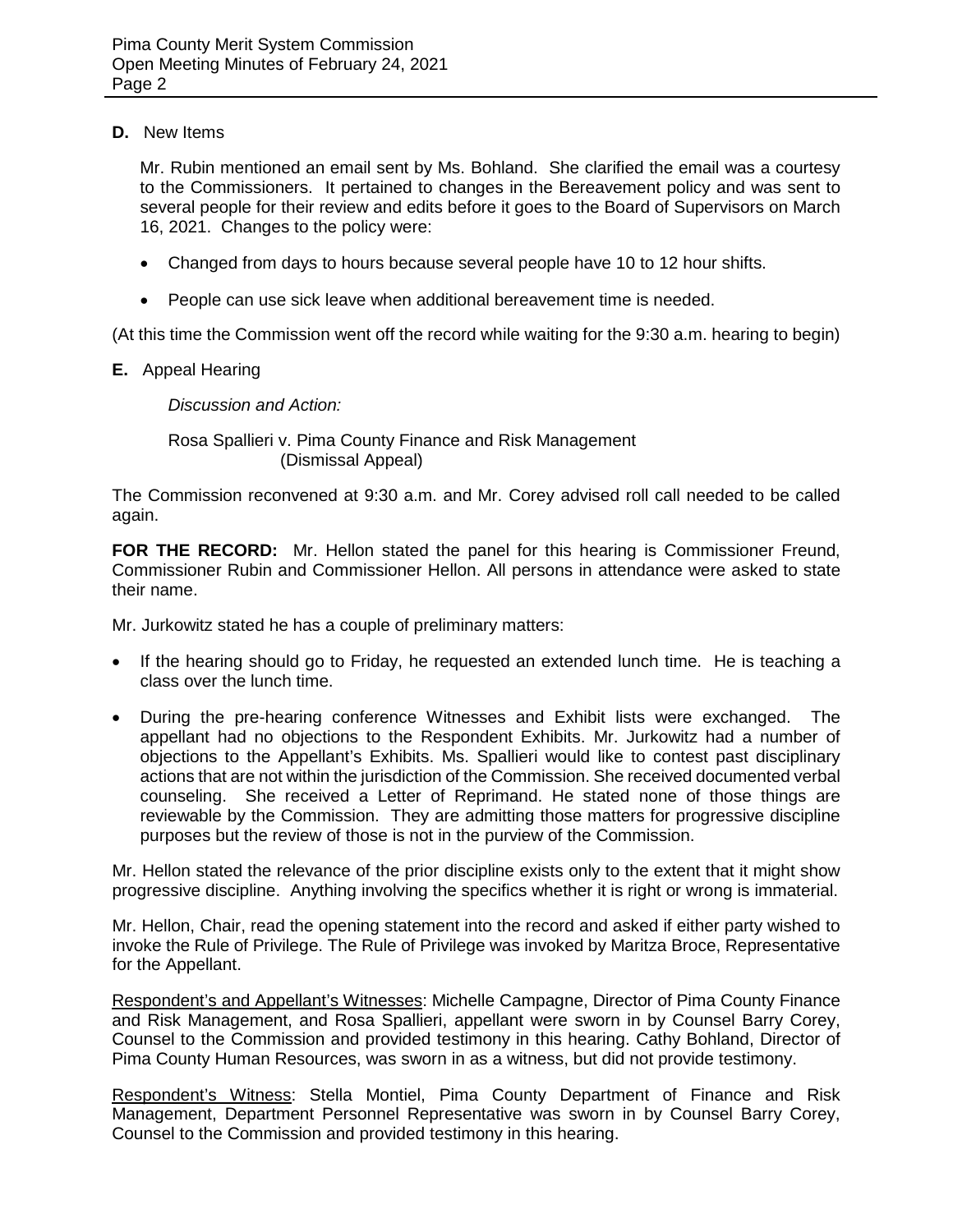**RESPONDENT'S EXHIBITS 1 – 16** were admitted without objection and listed below.

- **EXHIBIT #1** Pima County Board of Supervisors Policy C 2.1 Workplace Ethics, Conduct and Compliance;
- **EXHIBIT #2** Pima County Merit System Rule 12.1.C Disciplinary and Other Personnel Actions;
- **EXHIBIT #3** Pima County Personnel Policy 8-119 Rules of Conduct;
- **EXHIBIT #4** Pima County Merit System Appeal Form dated December 9, 2020;
- **EXHIBIT #5** Notice of Dismissal dated December 4, 2020;
- **EXHIBIT #6** Appellant's Response to Notice of Intent to Dismiss and Pre-Action Meeting dated December 3, 2020, Bates Nos. 8-10;
- **EXHIBIT #7** Notice of Intent to Dismiss and Pre-Action Meeting dated November 30, 2020, Bates Nos. 21-23;
- **EXHIBIT #8** Notice of Intent to Dismiss and Pre-Action Meeting dated September 9, 2020, Bates Nos. 26-28;
- **EXHIBIT #9** Letter from Michelle Campagne to Appellant directing return to work dated September 9, 2020, Bates No. 29;
- **EXHIBIT #10** Notice of Special Observation Period dated August 19, 2020, Bates Nos. 31-32;
- **EXHIBIT #11** Letter of Reprimand dated June 1, 2020, Bates Nos. 33-35;
- **EXHIBIT #12** Notice of Right to Representation dated May 14, 2020, Bates No. 36;
- **EXHIBIT #13** Documented Verbal Counseling issued May 6, 2020, Bates Nos. 37-38;
- **EXHIBIT #14** Michelle Campagne memos to file, Bates Nos. 576-579 and 648-652;
- **EXHIBIT #15** Any exhibits by or from Appellant;
- **EXHIBIT #16** Any exhibits needed for rebuttal or foundation.

## **APPELLANT'S EXHIBITS A – S**

- **EXHIBIT A** Appellant's response to Notice of Intent to Dismiss and Pre-Action Meeting dated December 3, 2020;
- **EXHIBIT B** Appellant's return to work physician note for June 1, 2020;
- **EXHIBIT C** Pima County Employee Grievance Form dated June 11, 2020;
- **EXHIBIT D** Appellant's Performance Appraisals dated February 28, 2019 and February 28, 2020;
- **EXHIBIT E** Letter of Reprimand dated June 1, 2020;
- **EXHIBIT F** Pima County Administrative Procedure 23-13 Documentation of Disciplinary and Other Personnel Actions;
- **EXHIBIT G** Pima County Administrative Procedure 23-9 Employee Assistance Program;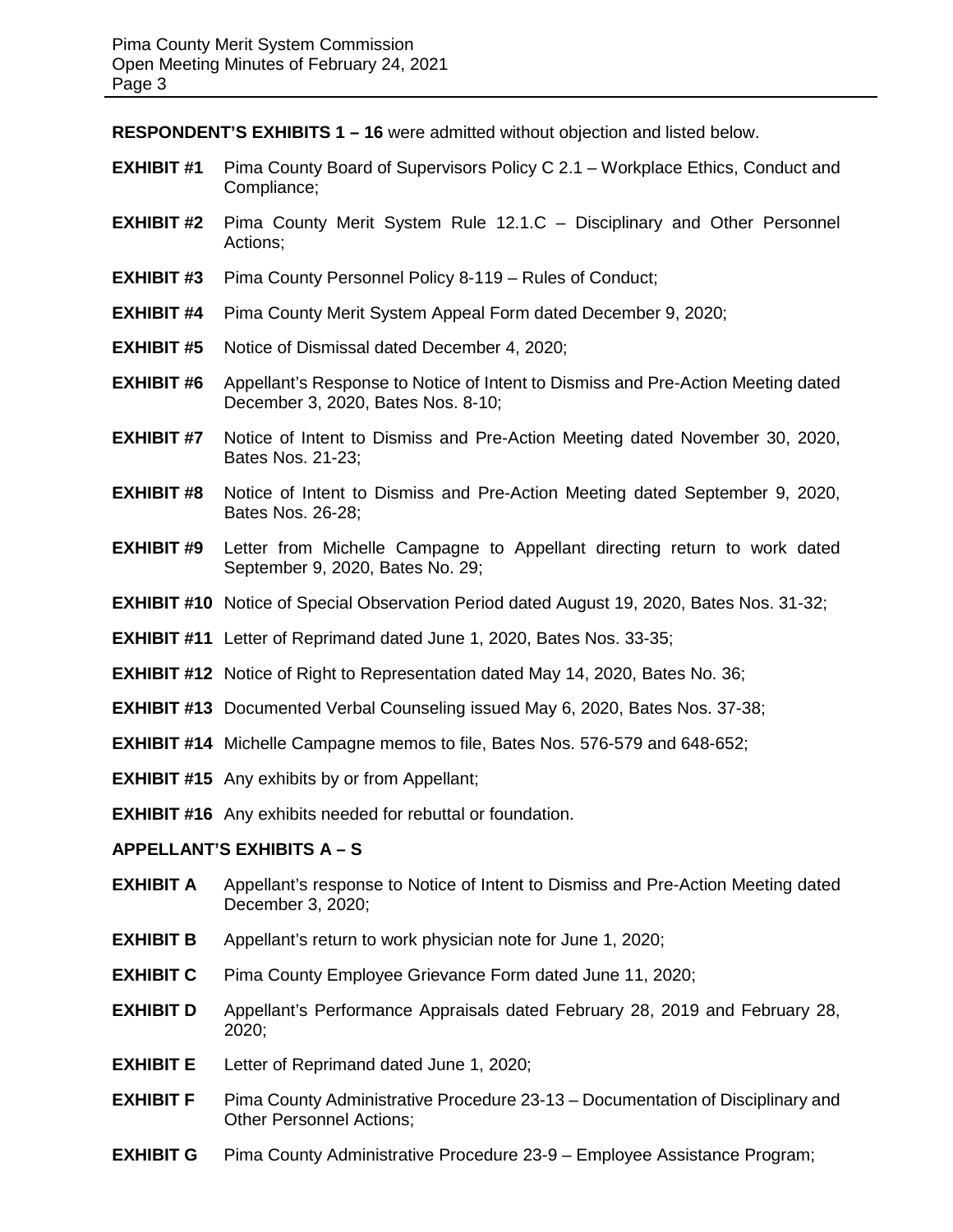- **EXHIBIT H** Email from the appellant to Mandy Armenta regarding verbal warning and early out;
- **EXHIBIT I** Email from the appellant to Kelly Hook regarding SR coverage;
- **EXHIBIT J** Emails between the appellant, Human Resources Director Cathy Bohland and Deputy Human Resources Director Jason Parrish regarding EAP Form Policy Classification;
- **EXHIBIT K** Emails between the appellant and Employment Rights Officer, Mark Malick regarding a denial of a grievance;
- **EXHIBIT L** Appellant's Telecommuting Request Form dated March 24, 2020;
- **EXHIBIT M** Employee Rights Under the Family and Medical Leave Act Posting;
- **EXHIBIT N** Pima County Family and Medical Leave (FMLA) Designation of Approval dated November 24, 2020;
- **EXHIBIT O** Pima County Family and Medical Leave (FMLA) Designation of Return to Work dated November 24, 2020;
- **EXHIBIT P** Patient Care Summary dated May 20, 2020;
- **EXHIBIT Q** Emergency Center Visit Summary dated September 9, 2020;
- **EXHIBIT R** Emails from the appellant to Ms. Campagne, County Administrator Chuck Huckelberry, Octavio Barceló, and Mandy Armenta regarding COVID-19 and telecommuting;
- **EXHIBIT S** Document outlining the Seven Tests of Just Cause:

Mr. Jurkowitz and Ms. Broce made opening statements.

**Respondent's Witness #1:** Mr. Jurkowitz called on Finance and Risk Management Director Michelle Campagne to give testimony. Ms. Campagne answered questions concerning the events leading up to the dismissal of Ms. Spallieri.

**EXHIBIT 13,** Mr. Jurkowitz asked Ms. Campagne to confirm that one of the grounds for dismissal was insubordination and that a Documented Verbal Counseling was issued on May 6, 2020. She said that was correct.

**EXHIBIT 11,** Mr. Jurkowitz asked Ms. Campagne if Ms. Spallieri received a Letter of Reprimand for insubordination. She confirmed that was true.

**EXHIBIT 10,** Ms. Campagne confirmed that Ms. Spallieri was served a notice of Special Observation Period.

**EXHIBIT 14,** Ms. Campagne confirmed that her notes of the events of September 9, 2020 were contemporaneous with said events.

**EXHIBIT 9,** Ms. Campagne testified that she gave written and verbal directives to Ms. Spallieri to return to work and she would face discipline. She did not comply.

**EXHIBIT 8,** Mr. Jurkowitz read the last paragraph on page 2 of the Notice of Intent to Dismiss and Pre-Action Meeting dated September 9, 2020. Ms. Campagne confirmed that what was written in the Notice was the basis for the disciplinary action.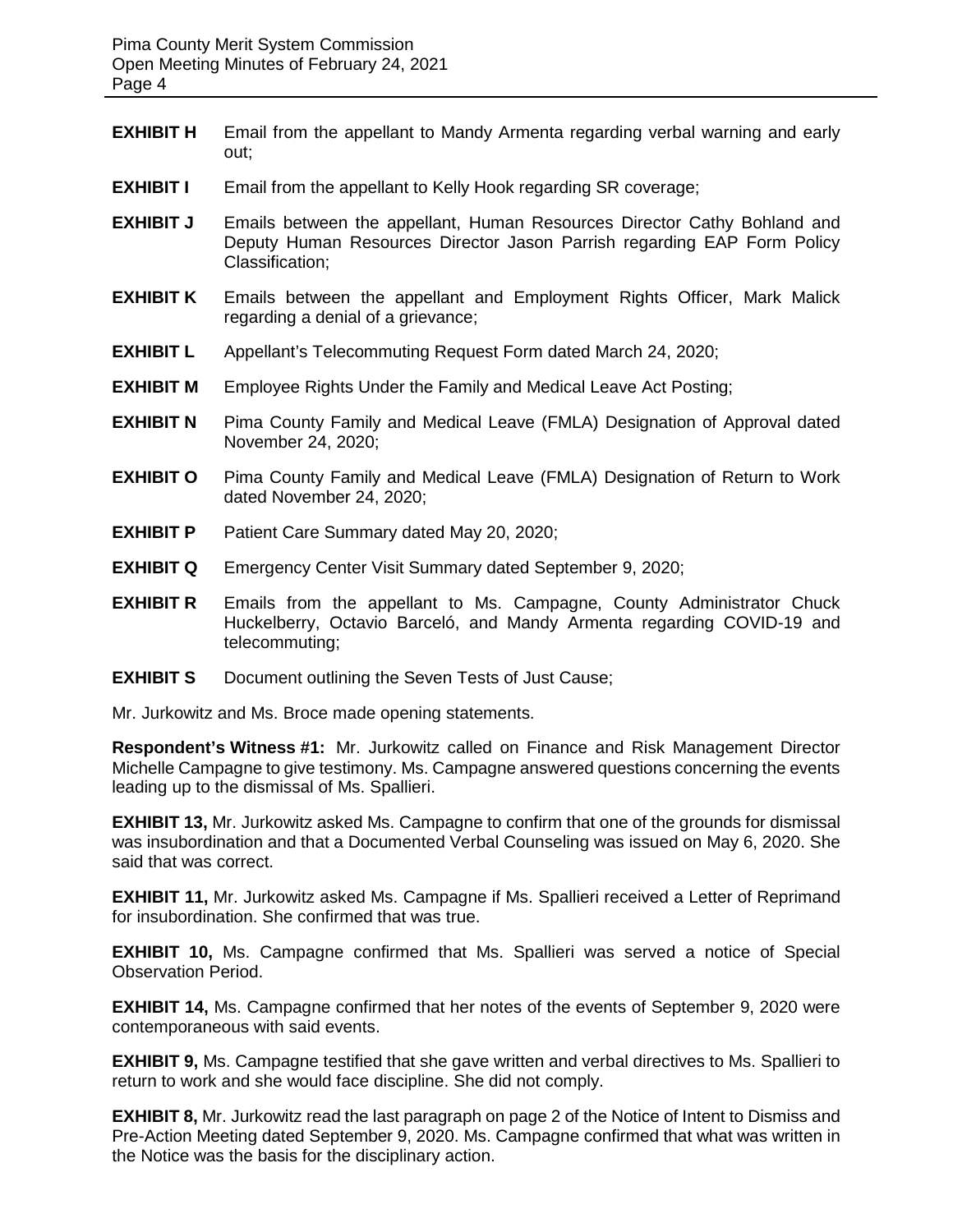**EXHIBIT 7,** Mr. Jurkowitz asked Ms. Campagne if the pre-action meeting was held. She said it was held.

**EXHIBIT 6,** Ms. Campagne reviewed the complete response from Ms. Spallieri. Ms. Campagne considered the response and she still felt that dismissal was appropriate.

**EXHIBIT 5,** Ms. Campagne said that she felt the dismissal was appropriate based on her disciplinary history and the events of September 9, 2020.

**ACTION:** Mr. Jurkowitz had no further questions.

**ACTION:** The Commission recessed the hearing for a 10-minute break at 11:01 AM and reconvened at 11:15 AM.

**ACTION:** Ms. Broce began her cross examination of the witness.

**EXHIBIT 13,** Ms. Broce began questioning details within the document. Mr. Hellon stated it is not a grievable or appealable document and could only to be taken as proof of progressive discipline. Ms. Broce explained this provides context to their argument. Mr. Hellon said they would take note of her argument that it was flawed and the notion of progressive discipline as applied in this case is flawed. Nothing can be gained by debating something that is not within their jurisdiction.

**EXHIBIT L,** Ms. Broce asked Ms. Campagne a question regarding Ms. Spallieri's telecommuting request. Mr. Jurkowitz objected on the basis that the request was from March of 2020, rather than September 9, 2020 which was the basis for the dismissal. Mr. Hellon noted Mr. Jurkowitz's objection, but allowed the exhibit. Ms. Campagne explained the department had nine requests to telecommute and all were denied because the work has to be done on site due to types of programs they utilized. Ms. Spallieri filed an OSHA complaint after the denial. An investigation took place and the information was shared with Ms. Spallieri. The department followed all the polices that were in place. Ms. Campagne provided dates the department met with Ms. Spallieri regarding her safety concerns.

**EXHIBIT 14,** Ms. Broce asked Ms. Campagne if she recalled a conversation in which Ms. Spallieri stated that she was willing to return to work under her current supervisor. Ms. Campagne said she did not recall that, but remembered her requesting to return under a different supervisor.

The events of September 9, 2020 were reviewed. It consisted of Ms. Spallieri meeting Ms. Montiel and Ms. Campagne to discuss her current allegation of bullying by Mandy Armenta because she was not greeted in the same manner as other employees and she re-hashed prior events that were investigated.

A memo was created with assistance from Cathy Bohland, HR Director, which stated she is to go back to her workstation, attend her meetings and complete her assigned tasks. Ms. Campagne informed her that if she did not go it would be considered insubordination. Ms. Spallieri was provided three options to leave; return to her workstation, take an unauthorized absence or go to Human Resources

Ms. Campagne and Ms. Montiel left the room again to contact Ms. Bohland. At this time a Notice of Intent to Dismiss letter was created and a letter placing Ms. Spallieri on Administrative Leave pending the Pre-Action meeting. Ms. Spallieri reviewed the letter and said you are going to fire me and she began to breathe heavily. She began to have an anxiety attack and she asked for an ambulance. 911 was called and she was taken to a hospital. Prior to leaving with the paramedics the letters were placed in an envelope and handed to her.

Ms. Broce asked if a meeting was held about the Special Observation Period. Ms. Campagne answered it was not held because Ms. Spallieri went out on leave due to COVID related reasons.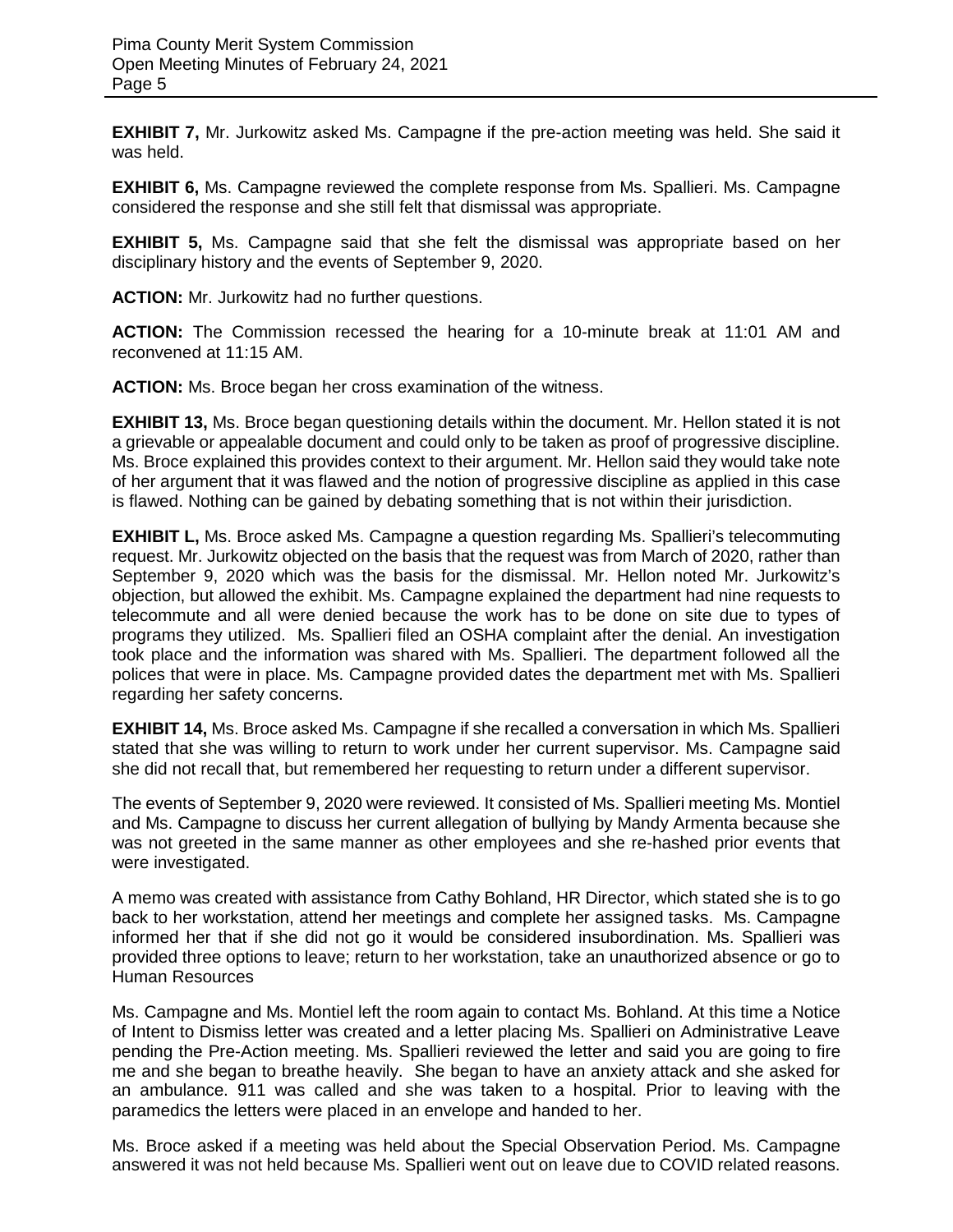**ACTION:** Ms. Broce had no further questions for the witness.

**ACTION:** The Commission recessed for lunch at 12:15 pm and reconvened at 1:15 pm.

**ACTION:** Mr. Jurkowitz redirected the witness.

Ms. Campagne did not make the telecommuting policy, that is done by the Board of Supervisors. She did not base the dismissal on Ms. Spallieri filing an OSHA complaint. It was issued because of Ms. Spallieri's conduct. Changing supervisors was not a viable option as Ms. Spallieri would still report to the same Division Manager, Deputy Director, and Director. Using a mediator to get a person to return to their workstation is not productive. It is expected employees would go back to their workstation and do their job and follow the directives of their supervisors.

**ACTION:** Mr. Jurkowitz had no further questions. Witness was excused.

**APPELLANT WITNESS #1:** Ms. Broce called Rosa Spallieri to testify. She answered questions regarding her career in Pima County, the telecommuting request, work conduct, COVID related safety concerns, Pandemic Leave, the OSHA complaint, the events of September 9, 2020, and the December 3, 2020 meeting. She testified that she was unaware of the Notice of Intent to Dismiss and Pre-Action Meeting when she returned to work.

**EXHIBIT D:** Appellant's Performance Appraisals dated February 28, 2019 and February 28, 2020. Mr. Jurkowitz objected to the three-month review as her work performance wasn't the basis for the discipline. Ms. Broce briefly reviewed the three-month performance appraisal to show there were no problems with insubordination or unprofessional conduct.

**EXHIBIT C:** Pima County Employee Grievance Form dated June 11, 2020

Ms. Spallieri stated the grievance was denied on a technicality because she neglected to check a box on the form.

Ms. Spallieri briefly reviewed her activities on September 9, 2020. Going through the temperature check and taking note of Ms. Armenta's greeting of others versus hers "Hey" and proceeded to her desk. She pulled files and began reading her emails. She saw the meetings scheduled on her calendar and she did not want to attend the meetings. She became anxious and contacted Stella then went to speak with Stella. When meeting with Stella and Ms. Campagne she re-stated her concerns and they disagreed with her because the concerns Ms. Spallieri expressed were discussed and investigated previously. Ms. Campagne asked her to return to her workstation but she continued to re-state her concerns. They left the room and upon return Ms. Spallieri was given a letter to return to her workstation. She continued to restate her issues.

Stella and Ms. Campagne left and sometime later returned with a Notice of Intent to Dismiss. Ms. Spallieri didn't remember reviewing the Notice as her anxiety heightened and asked for paramedics. She did not remember the Notice of Intent to Dismiss letter was placed in an envelope with her other items. When she met with Ms. Broce, she was surprised the letter was in the envelope.

**ACTION:** Ms. Broce had no further questions.

**ACTION:** Mr. Jurkowitz cross examined the witness. Mr. Jurkowitz asked Ms. Spallieri if she thought she had done anything wrong. She answered that she did not feel she had done anything wrong.

**EXHIBIT D**: Appellant's Performance Appraisals dated February 28, 2019 and February 28, 2020.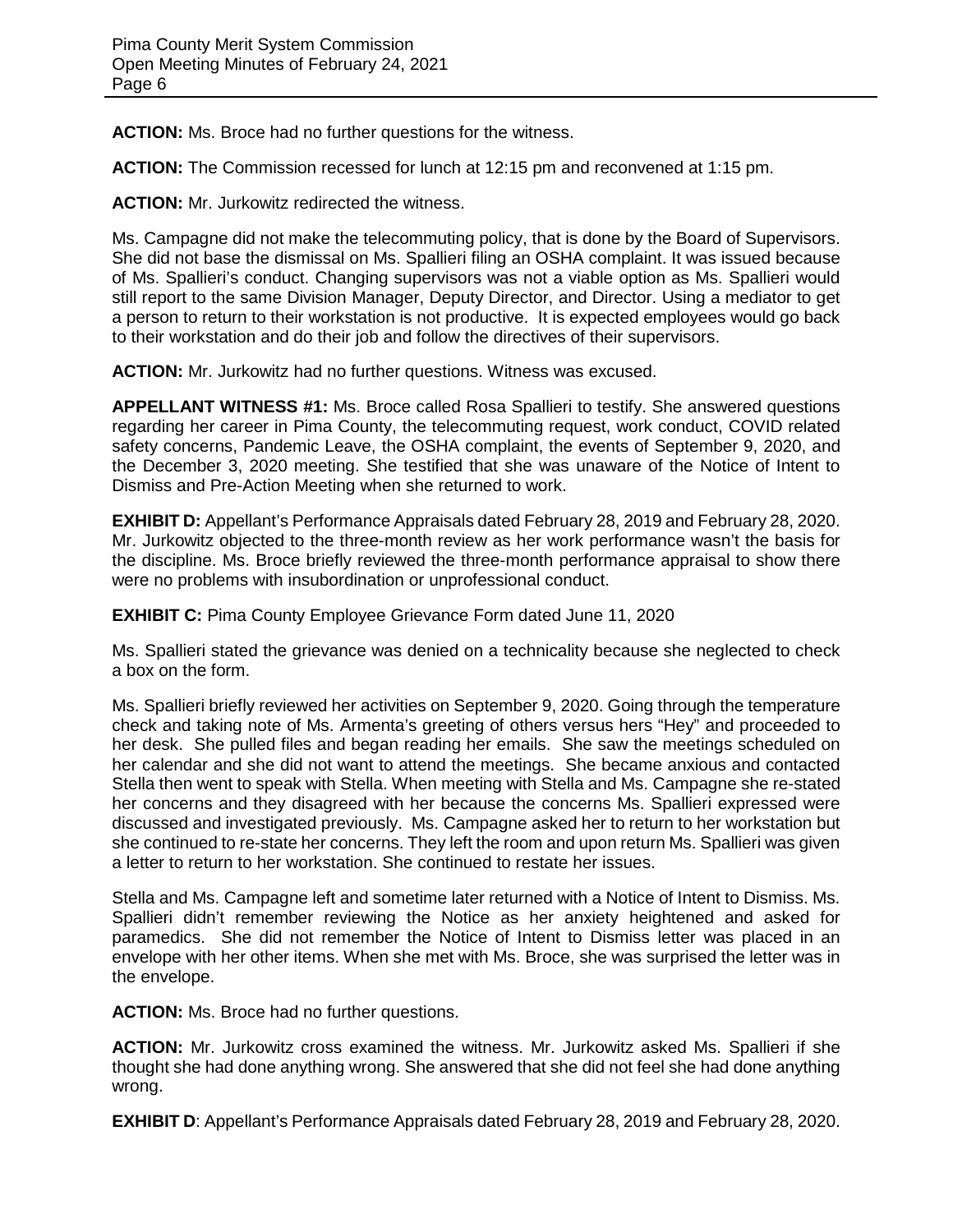Mr. Jurkowitz referenced the February 28, 2020 document, page 2, "her time taken for breaks did no fall within the guidelines." He asked if that was correct. Ms. Spallieri attempted to elaborate but it was a yes or no answer. Mr. Hellon stated she basically acknowledged the question.

Mr. Jurkowitz asked her to confirm her testimony that she didn't receive the envelope containing the Notice of Intent to Dismiss until the paramedics were there. Ms. Spallieri stated she saw a paper put in the envelope while emergency medical services were on scene.

**ACTION:** Mr. Jurkowitz had no further questions.

Mr. Hellon asked if the Commissioners had questions.

Mr. Freund asked Ms. Spallieri when she started to feel people were bullying her and when she felt wasn't given the responses she thought management should have given her. It began in March, she was concerned about COVID and her health.

When Ms. Spallieri was asked if her reaction to the situations added tension or created problems between herself and management. She felt like she reacted appropriately in the situations.

**ACTION:** Ms. Broce redirected the witness.

Ms. Broce asked if she received a lesser discipline would that have made a difference in this case? Ms. Spallieri stated yes.

**ACTION:** Commission recessed for ten minutes at 2:30 PM and reconvened at 2:40 PM.

**RESPONDENT'S WITNESS #2:** Mr. Jurkowitz called Stella Montiel as a witness in rebuttal. She testified about the events of September 9, 2020.

**EXHIBIT 14:** Michelle Campagne memos to file, Bates Nos. 576-579 and 648-652. Ms. Montiel confirmed the information in the document was accurate. She stated when Ms. Spallieri was handed the Notice of Intent to Dismiss it triggered her to be very upset, very anxious, and uncontrollably upset. She requested an ambulance.

Mr. Jurkowitz reference the last paragraph of Exhibit 14, Bates #579, and the first three lines of the paragraph. He asked if the second and third lines were correct. "When I handed over the Intent to Dismiss Letter and started going over it, she [Ms. Spallieri] said you are trying to fire me. She then began breathing heavy." Ms. Montiel agreed that is what happened.

Mr. Jurkowitz asked if Ms. Campagne asked Ms. Spallieri multiple times to return to her workstation. Ms. Montiel stated yes. He asked if Ms. Spallieri complied and Ms. Montiel stated no.

**ACTION:** Mr. Jurkowitz

**ACTION:** Ms. Broce cross examined the witness regarding the events of September 9, 2020.

**EXHIBIT 14:** Michelle Campagne memos to file, Bates Nos. 576-579 and 648-652.

Ms. Broce asked if Ms. Montiel suggested alternatives for Ms. Spallieri, i.e. Human Resources? Ms. Montiel recommended she speak with her Deputy Director or go to Human Resources.

Ms. Montiel is the Department Personnel Representative for her department. She is not part of the Human Resources team. She is a liaison for her department.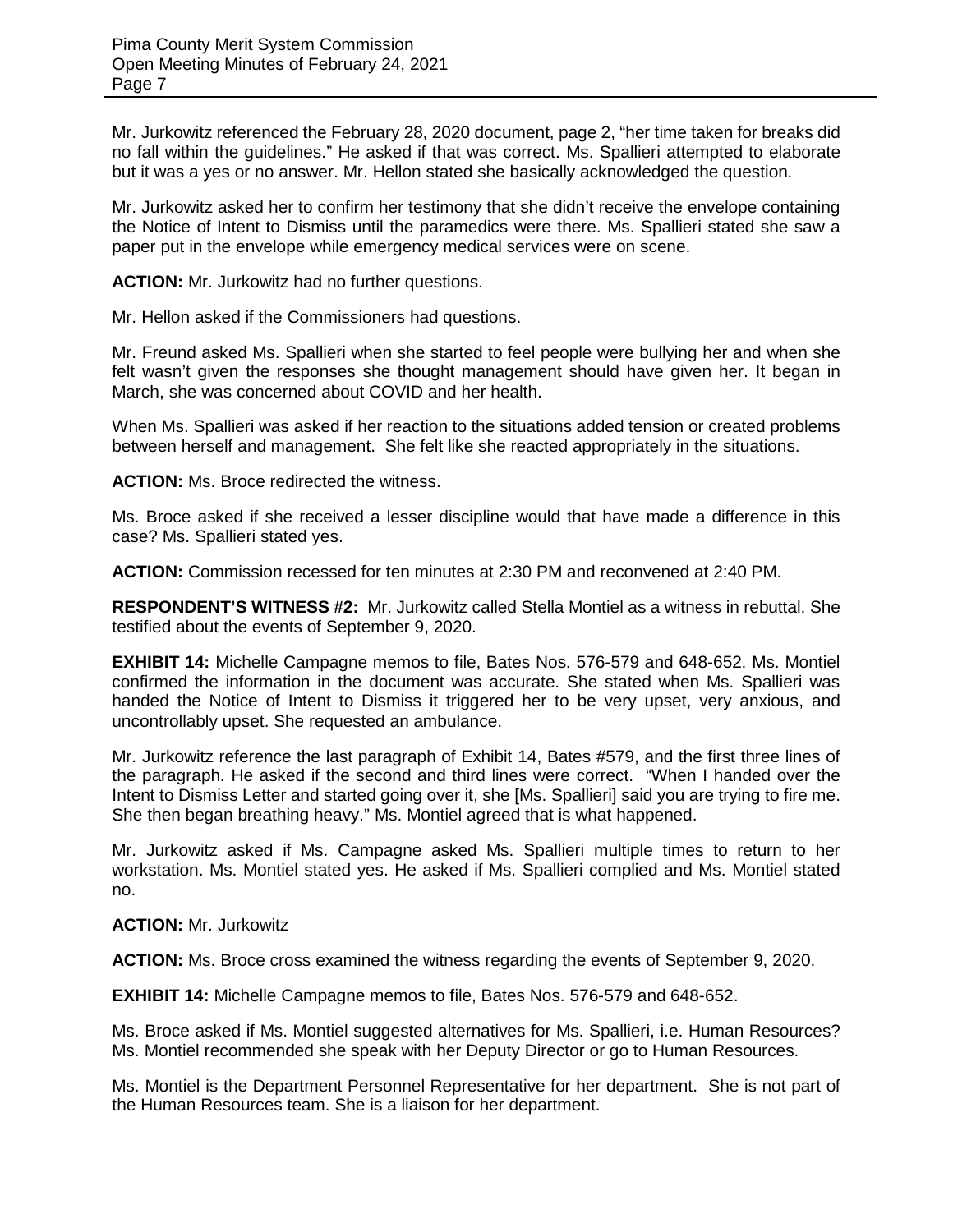Ms. Montiel confirmed initially Ms. Spallieri wasn't upset. When Ms. Campagne entered the room, Ms. Spallieri stated her concerns then she became argumentative. Ms. Campagne asked Ms. Spallieri to return to her workstation and she refused. Ms. Spallieri stated she did not want to go back and the discussion continued.

**ACTION:** Ms. Broce had no further questions.

Mr. Freund asked if Ms. Spallieri was in distress when they went back into the room. Ms. Montiel stated she was not in distress at that time. She also confirmed the Notice of Intent was not stuffed in an envelope without comment and handed to Ms. Spallieri.

The witness was reminded of the rule and excused.

**RESPONDENT'S WITNESS #1:** Mr. Jurkowitz recalled Ms. Campagne and questioned her regarding the testimony provided by Ms. Spallieri.

**EXHIBIT 14:** Michelle Campagne memos to file, Bates Nos. 576-579 and 648-652.

Ms. Spallieri testified Ms. Campagne agreed to call Human Resources on her behalf. Ms. Campagne did not recall agreeing to call Human Resources.

Mr. Jurkowitz asked if Ms. Spallieri told Ms. Campagne that she opted to go to Human Resources. Ms. Campagne stated no.

She was asked if the Notice of Intent was served before or after the emergency medical services arrived. Ms. Campagne replied before.

Ms. Spallieri testified she verbally refused to go, did Ms. Campagne recall or not recall? Ms. Campagne did not recall whether it was verbal bout at no time did Ms. Spallieri comply.

Ms. Campagne described some of Ms. Spallieri's concerns; an individual was coughing and that person worked in another department but on the same floor. They recommended or asked if she would like to move workstations. She refused.

Ms. Spallieri had concerns about the ventilation and Ms. Campagne contacted the director of Facilities Management, Ms. Josker, and was told she would look into it.

Ms. Spallieri was concerned about cleaning. The cleaning staff clean the common areas, i.e., kitchen, conference rooms, the entry way, etc.

The request for donations from the staff was to maintain a supply, during that time cleaning supplies were in short supply.

**ACTION:** Mr. Jurkowitz had no further questions.

**ACTION:** Ms. Broce questioned the witness.

Ms. Campagne was asked if she was physically in the same work area when Ms. Spallieri expressed concern about the cleaning. She stated she was not but a log was maintained by Department Analysis that showed they were cleaned. She agreed she was not physically doing the cleaning.

Commissioners asked Ms. Campagne questions about September 9, 2020 and her decision to issue a Notice of Intent to Dismiss rather than a lesser form of discipline.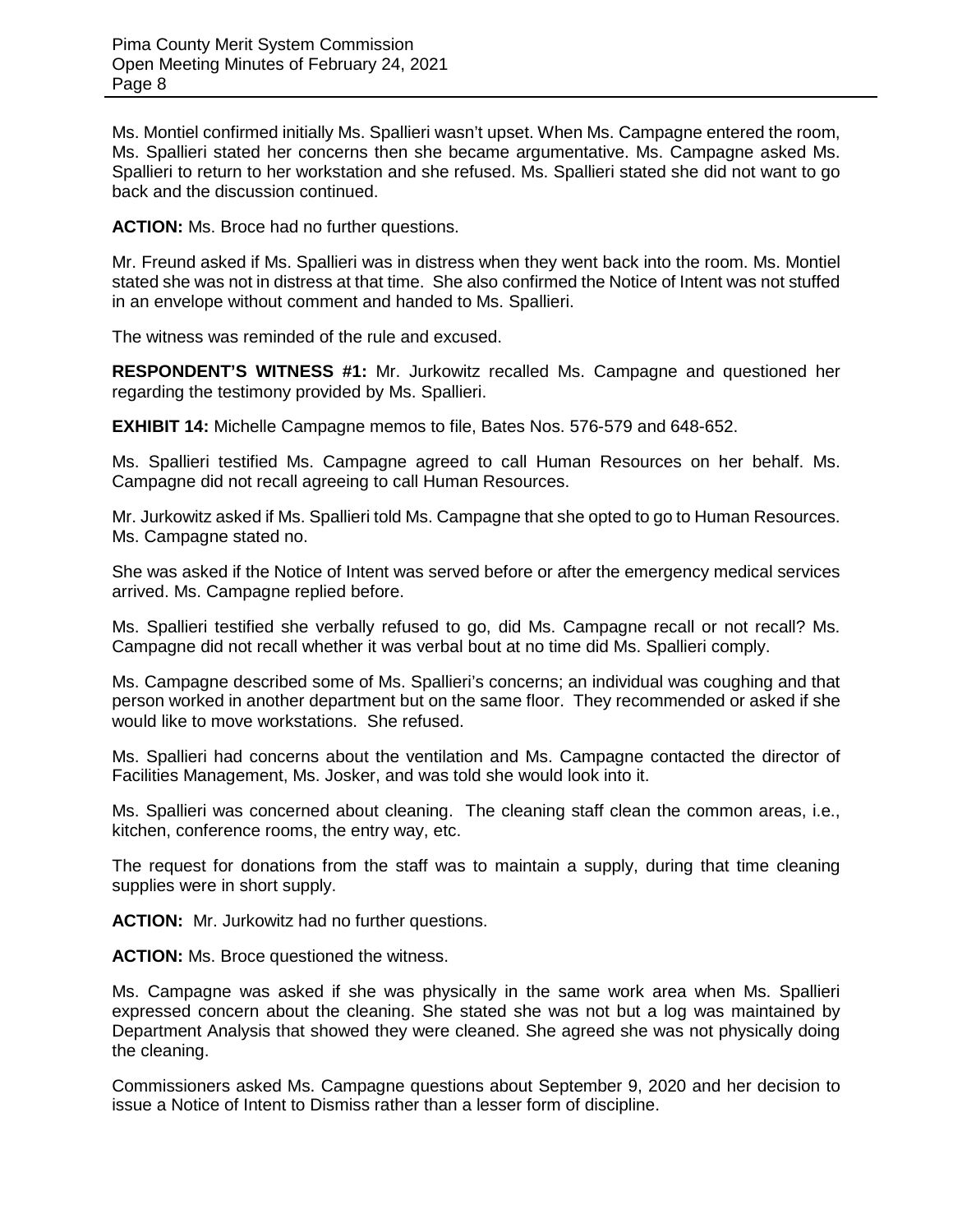Mr. Freund asked why Ms. Campagne didn't choose a lesser discipline. She stated the insubordination of the prior meeting and the disciplinary action were the reasons for the Notice of Intent to Dismiss.

Mr. Freund asked what she said when she went into the room. Ms. Campagne told Ms. Spallieri the previous bullying accusations were investigated and if she had new concerns to tell her. If there is no new information, she would need to move forward. Ms. Spallieri continued to re-hash old concerns. During the conversation, Ms. Campagne asked her three times to go back to her workstation and each time Ms. Spallieri re-stated her concerns.

When Ms. Campagne returned with the Notice of Intent and Pre-Action meeting letter she placed the paper on the desk. Ms. Spallieri began to read it while Ms. Campagne read it to her. Ms. Spallieri started to get upset and she had an anxiety attack.

Ms. Broce asked a final question of Ms. Campagne. Exhibit 14, first page, last sentence; "to attend meetings, complete her assigned tasks unless of course she can provide specific incidents of how she was being bullied." Ms. Broce stated Ms. Spallieri gave her examples of bullying. Ms. Campagne stated they were instances that she already received, investigated and addressed.

**ACTION:** Ms. Broce had no further questions.

**ACTION:** Mr. Jurkowitz delivered his closing argument.

This is what occurred on the morning of Sept. 9, 2020. Ms. Spallieri was insubordinate. She did not go back to her workstation as directed. This was not the first time she was insubordinate.

- There's documented verbal counseling that included insubordination.
- There is a Letter of Reprimand that includes insubordination.
- There's a SOP that puts her on notice that she needs to follow directive from her supervisor.
- She doesn't comply with a reasonable directive to go back to your desk.
- If there was any additional follow-up that could have happened after that time.
- At this time, I'm directing you to return to your workstation.
- Go to your meetings and do you work. We are done here.

She had every opportunity to do that and never did so. She was there at 8:20 until 12:00. Not being productive. Not doing work. Not doing anything other than re-hashing old grievances of the department.

As the Appointing Authority, Ms. Campagne has the right to direct her to go back to her workstation.

**ACTION:** Ms. Broce delivered her closing argument.

The purpose of progressive discipline is to correct behavior. Unfortunately, we are here today because the County did not take any pro-active measures to correct the behavior issues they alleged.

- They issued an SOP that they never allowed to be carried forward.
- There was a big contradiction today in Ms. Campagne's testimony.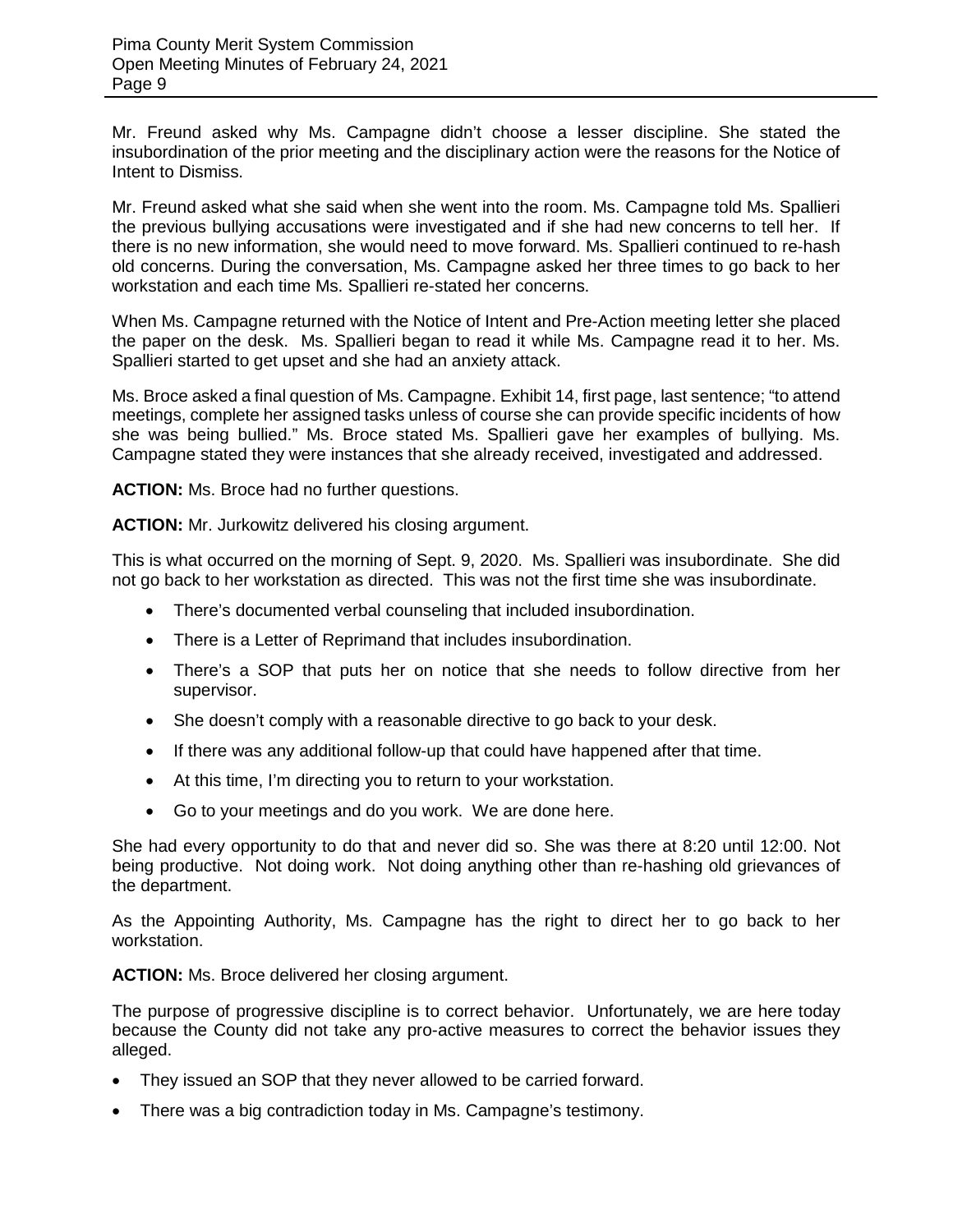• And in County's case in general where they first say the reason we are here is because of Sept. 9th due to the insubordination and yet she just answered in her testimony the reason she went from Letter of Reprimand to Dismissal was due to her previous insubordination.

So, which is it? Are we here because of Sept. 9th that it was so extreme? Or are we here for an alleged pattern where Ms. Spallieri was not allowed to properly grieve due to a technicality. I believe had there been an opportunity for actual due process along the way, this would never have reached you. I believe that we would have suggest some real alternatives during the first level discipline and would never escalate to the point. Unfortunately, you don't have that in your scope but that does play a role in why we are here today.

We find it really concerning that in the…at no point was Ms. Spallieri aware that when she returned back to work she was going to be issued a Notice of Termination. We ask for reasonable remedy for Ms. Spallieri to have her termination dismissed on grounds the County did not prove their case of just cause and did not meet the Rules.

## **ACTION:** Mr. Jurkowitz responded

I would submit that if your Department Director tells you verbally one time "you go back to your workstation right now, unless you have something additional to add to me." That is sufficient in and of itself to justify dismissal. It's grossly insubordinate.

How much clearer does the department have to be? This is not one time telling her. Multiple times telling her to go back to her workstation and that's it. It's not a difficult thing.

Mr. Jurkowitz provided possible alternatives the department could have utilized and ended with; Ms. Spallieri testified that she doesn't think she did anything wrong. The concept of her coming back to work for this management team in any capacity is just not something that is going to happen. It's not going to work. I would urge the Commission to uphold the dismissal.

The commissioners discussed:

• Mr. Rubin stated alternatives should have been utilized before termination. Ms. Spallieri was willing to continue working with her current supervisor. Termination should be utilized when it is clearly deserved or there is no alternative. In this case, termination was too severe. There was no progressive discipline.

He would suggest a suspension for a week or two.

• Mr. Freund acknowledged there was just cause for discipline. Ms. Spallieri is repeatedly told to return to her workstation and work unless she presented new evidence about bullying. Ms. Spallieri is not agreeing how management is doing things in the department. There are accusations of people aligning against her. Her concerns started when COVID started. She feels her concerns were not properly investigated and solved to her satisfaction. She said she doesn't feel like she did anything wrong. Based on the information, he would deny the appeal.

He stated if Ms. Spallieri felt what she has done so far is right in the way she approached her employer and her duties. He didn't see how she could continue to work there because the same management team and supervisors will be there.

• Mr. Hellon would have gone for some suspension, possibly two weeks. It wasn't his job as a commissioner to substitute his judgement for the Division Manager's judgement, that is her job. He stated the dismissal of the grievance of the Letter of Reprimand was too cavalierly handled by the County. It is a matter of record. It is prior discipline based on some issues of insubordination. It didn't raise to the level of not being justified. The Rules mandate specific